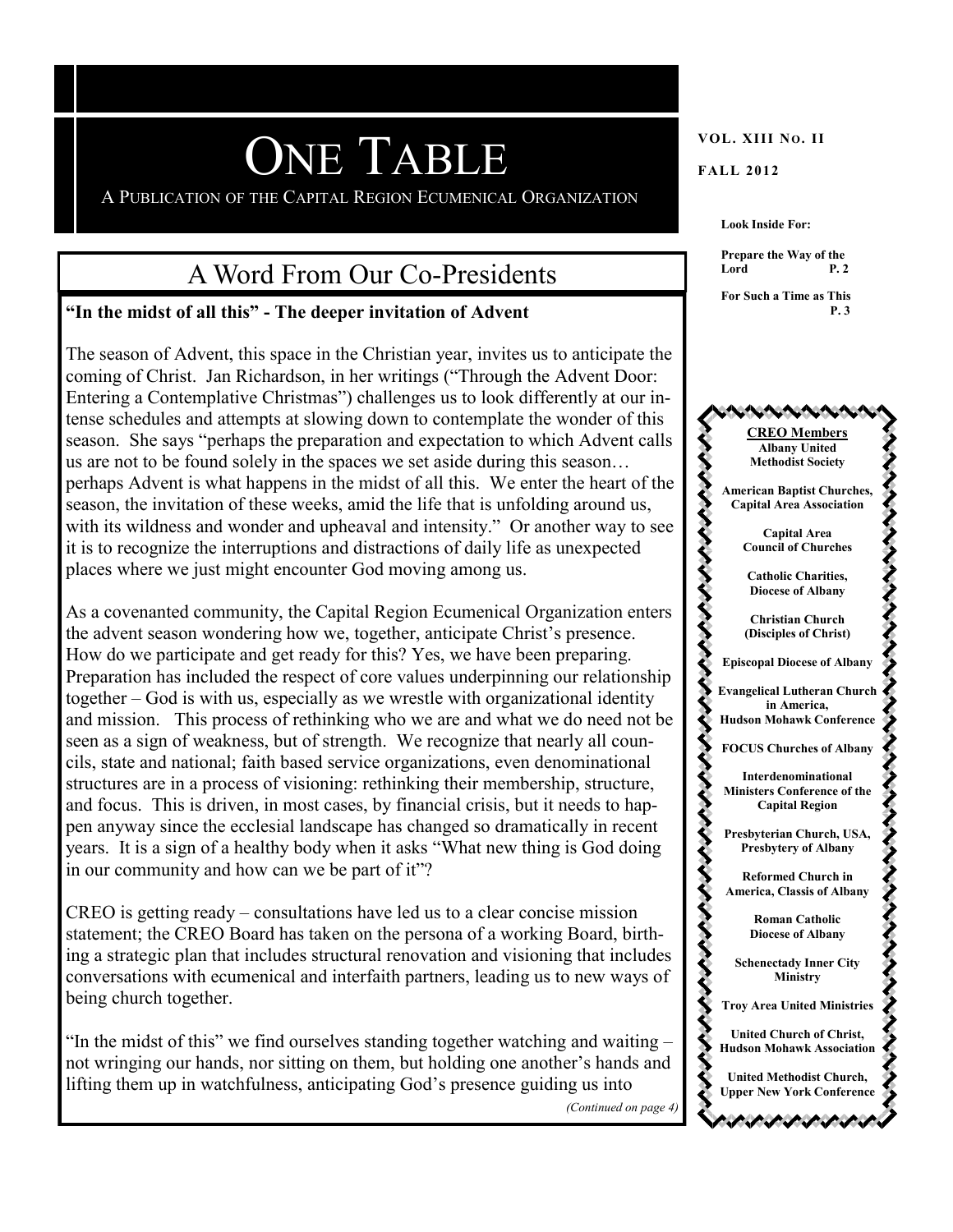### Prepare the Way of the Lord By Rev. Dr. Robert Loesch

Advent is a season during which we look forward to the coming of Jesus Christ into our lives. The prophet Malachi regarded sin against other people as God's highest concern. He emphasized the wickedness of those who exploit the weak and helpless declaring, "I will be swift to bear witness against the sorcerers, against the adulterers, against those who swear falsely, against those who oppress the hired workers in their wages, the widow and the orphan, against those who thrust aside the alien, and do not fear me, says the Lord of hosts." (Malachi 3:5, NRSV) John the Baptist, "the one who cries in the wilderness" declared, "Repent, for the kingdom of heaven is at hand." We need to listen to these messengers of God who speak out with the passion of mission and their calling. They bring us the hope, peace, love and joy of this season.

This message is appropriate for our time as we prepare for the coming of the judgment and blessing of God.

We know about the problems in our nation and world: economic, social, political, wars and threats to peace, the lack of trust and confidence in institutions and people; and we believe our faith is important in facing these problems. How do we, individually and as the church, behave in times of crisis? The Advent theme is be awake, be alert, see things as they really are, read the signs of the times, be loyal to God's teachings, and don't be misled by false idols or leaders. We believe that God rules and that true justice will be done. We know that we serve God, and the needs of God's people, every day.

Advent is also the blessing of the coming of the Lord and the fulfillment of God's promises. It is a time for transformation, aware of Christ's presence in our lives. We welcome God into our homes and our lives, into the crises of all the people and nations of the world. We awaken from sleep, restored and renewed to serve God each day. We put our values and our lives back where God first put them. This is how we, and all the world, will receive the love and mercy and blessings of God.

As Christians we are called to face the wrongs and injustices in this world, active in revealing and applying God's love and power to overcome. This is the judgment and the blessing of the Advent season.

They cry out to lead us to be better persons, and guide us to a better world. May we hear the witness of Mala<br>chi and John the Baptist and all others who call us to awake and be changed by God. Amid the destruction, The prophets cry out for blessing and salvation. They summon us to the greater power of transformed lives and converted hearts which will confront and overcome the evils and the wrongs in our lives and in the world. They cry out to lead us to be better persons, and guide us to a better world. May we hear the witness of Maladesolation, and delusion of our times, God works through the prophets and those around us to bring judgment and blessing in the form of Jesus the Christ.

**Come, Thou long expected Jesus Born to set Thy people free; From our fears and sins release us, Let us find our rest in Thee. Israel's Strength and Consolation, Hope of all the earth Thou art; Dear Desire of every nation, Joy of every longing heart.**



**Born Thy people to deliver, Born a child and yet a King, Born to reign in us forever, Now Thy gracious kingdom bring. By Thine own eternal Spirit Rule in all our hearts alone; By Thine all sufficient merit, Raise us to Thy glorious throne.**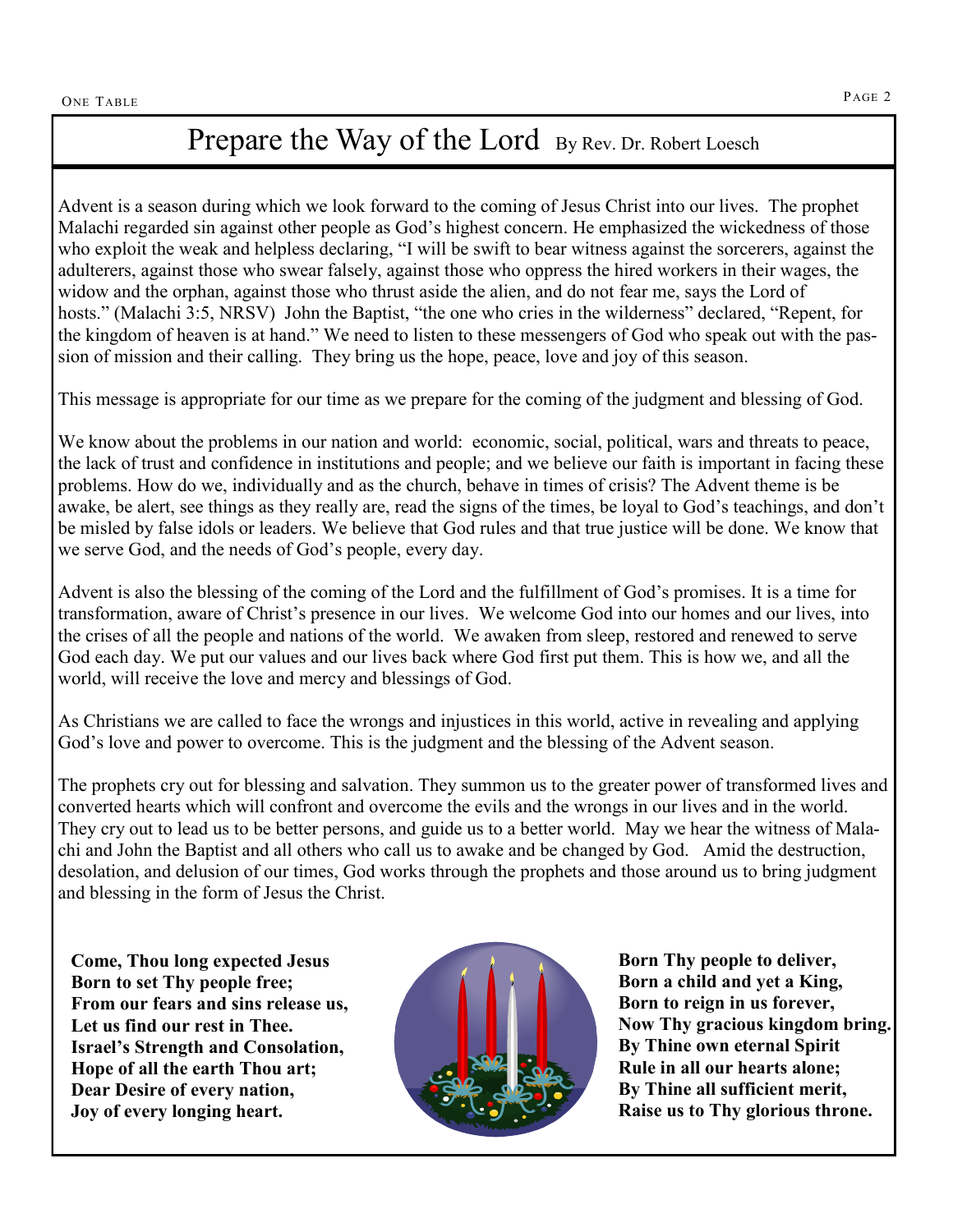## For Just Such a Time as This

*Excerpted from a sermon preached by Rev. Phillip Grigsby at Schenectady's Emmanuel Friedens Church on the Sunday following the retirement of its pastor, Rev. Larry Phillips, following 29 years of service. Rev. Grigsby, in addition to his position with SICM , now serves as Moderator of Emmanuel Friedens Church in its transition time. The message is based on Esther, Chapter 4.*

This meditation reflects a message inspired by the Rev. Jon Lord of the Carrolton UMC in New Orleans, host church for my wife and the students she takes each year to do recovery work from Hurricane Katrina. His sermon called me to look again at the book of Esther.

Esther was written to explain why the Jewish people celebrate the festival of Purim. It describes life in the Persian period when, once again, the Jewish people were ruled by others.

King Ahasuerus tires of his queen and appoints commissioners to gather all the beautiful young virgins of his kingdom to the harem. Mordecai, a Jew, had raised his cousin Esther, who the scriptures say was 'fair and beautiful.' She was taken into the King's harem, but as instructed by Mordecai, she does not reveal that she is a Jew. Esther becomes a favorite, and eventually is crowned Queen. If this were a Disney tale, the story would end here and leave us thinking all will be well.

But all is not well. The King promotes Haman, one of his officials, to a position of authority. Haman despises Mordecai because Mordecai does not bow down to the King. Haman plots to destroy all the Jews of the kingdom and then casts lots, or Pur, to decide when.

Mordecai learns all this and puts on sackcloth and ashes and goes out through the city, wailing. When Mordecai sees his cousin, the Queen, he says, "you need to talk to the King. You need to tell him you are a Jew. You need to save your people!"

fears.

you have come to royal dignity for  $\mathbb{Z}[\mathbb{Z}[\mathbb{Z}[\mathbb{Z}]]]$  such a time as this."(Vs. 13-14).



Esther is not sure; she hasn't seen  $\Box$ king without invitation you die. She sends her staff to tell Mordecai her

Mordecai tells the staff to reply to **Extract Lines.** Esther: "Do not think that in the king's palace you will escape any more than all  $\mathcal{A}$  all the other Jews. For if you keep silence at such a time as this, relief and delivquarter, but you and your father's **family will perish.** Who knows? Perhaps

The rest of the book relates how Esther intervenes to save her people: she was there for such a time as this.

Most of us are not called to save our people. But we are called. What are we called to do and be at such a time as this?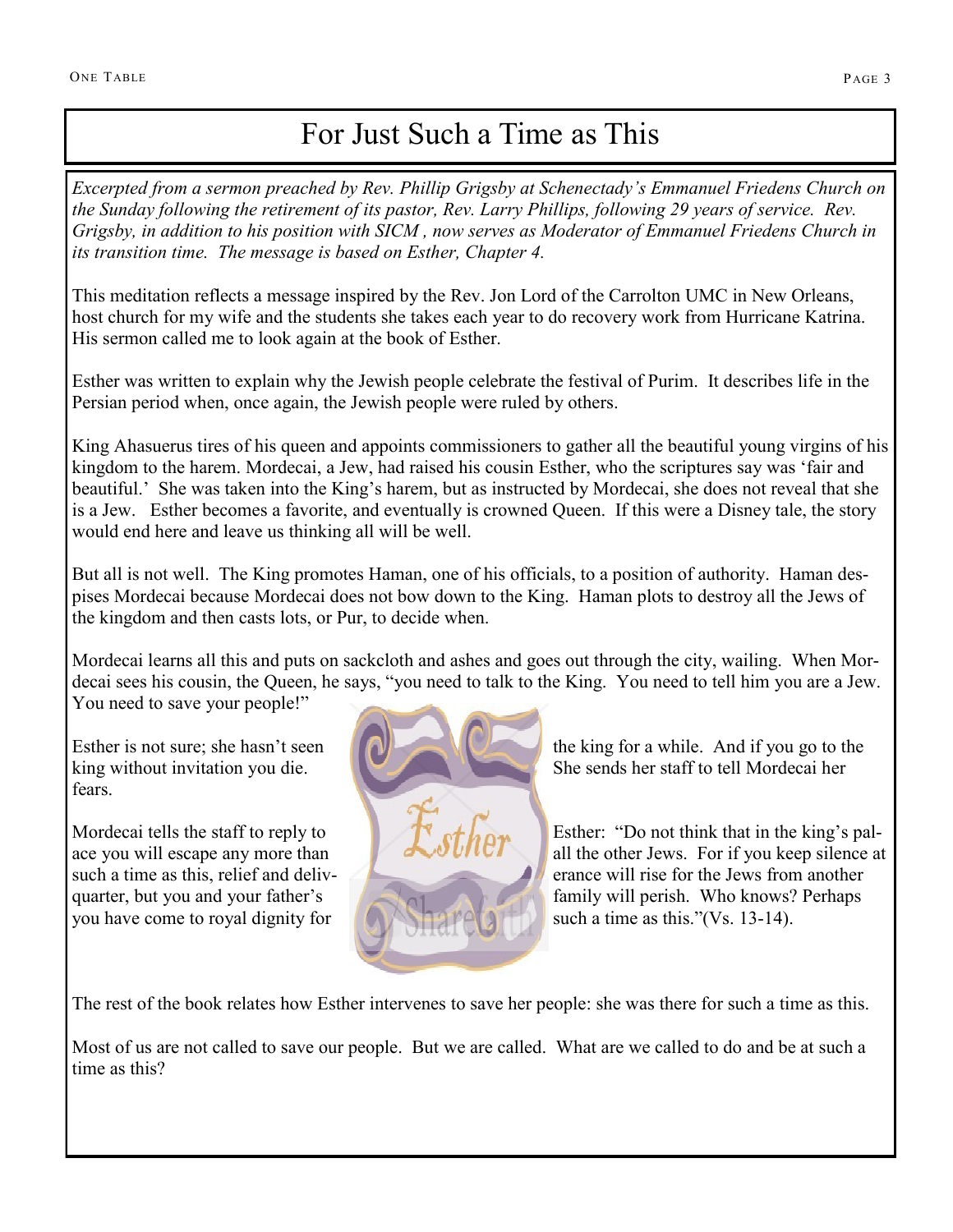#### *(Continued from p. 3)*

Our church is in transition. We celebrate Larry and Faye's ministry. You will probably tire of me saying that 'change is inevitable...but transformation is optional'. But look at Esther. She could have gone the other way. She faced a great risk. If she barged in to see the king without an invitation it meant the end for her. Mordecai tells her that salvation will come; but it is your choice whether it comes with you*.* 

What is *our* call 'for such a time as this?' What is *your* call 'for such a time as this?'

The late Rev. Howard Thurman was the prophet, guide and mystic of the civil rights movement. He once reflected on 'such a time as this' when he challenged each of us to discern what is most genuine in each of us. He wrote:

"There is something in every one of you that waits and listens for the sound of the genuine in yourself. Nobody like you has ever been born and no one like you will ever be born again - you are the only one.

If you cannot hear the sound of the genuine within you, you will never find whatever it is for which you are searching and if you hear it and then do not follow it, it was better that you had never been born. You are the only you that has ever lived; your idiom is the only idiom of its kind in all the existences, and if you cannot hear the sound of the genuine in you, you will all of your life spend your days on the ends of strings that somebody else pulls...

The sound of the genuine is flowing through you. Don't be deceived and so thrown off by all the noises that are part even of your dreams (and) your ambitions that you don't hear the sound of the genuine in you. Because that is the only true guide you will ever have and if you don't have that you don't have a thing. Cultivate the discipline of listening to the sound of the genuine in you."

What does that say for you, for us, at such a time as this?

*Dear God, you call us for such a time as this. We know that you walk with us towards the future you call us to. Thanks be to God!* 

*(Continued from cover)*

something new. Because we affirm God in Christ is present with and working amongst us, our Advent encounter "in the midst" of all that lies ahead of us can be faced in confidence and without anxiety. The invitations of the prophet (Zeph. 3:14-20) and the apostle (Phil. 4:4-7) of hope call us to our task as those freed to respond joyfully and mindfully with our collective presence, passion and perseverance.

So just maybe, even in the midst of all this, Christ's coming will be known to all of us.

In Advent anticipation, Rev. Debra Jameson and Rev. Mark Chaffin, Co-Presidents Advent 1: A 1ime for Hope

*Rejoice in the Lord always; again I will say, Rejoice. Let your gentleness be known to everyone. The Lord is near. Do not worry about anything, but in everything by prayer and supplication with thanksgiving let your requests be made known to God. And the peace of God, which surpasses all understanding, will guard your hearts and your minds in Christ Jesus.* Phil. 4: 4-7